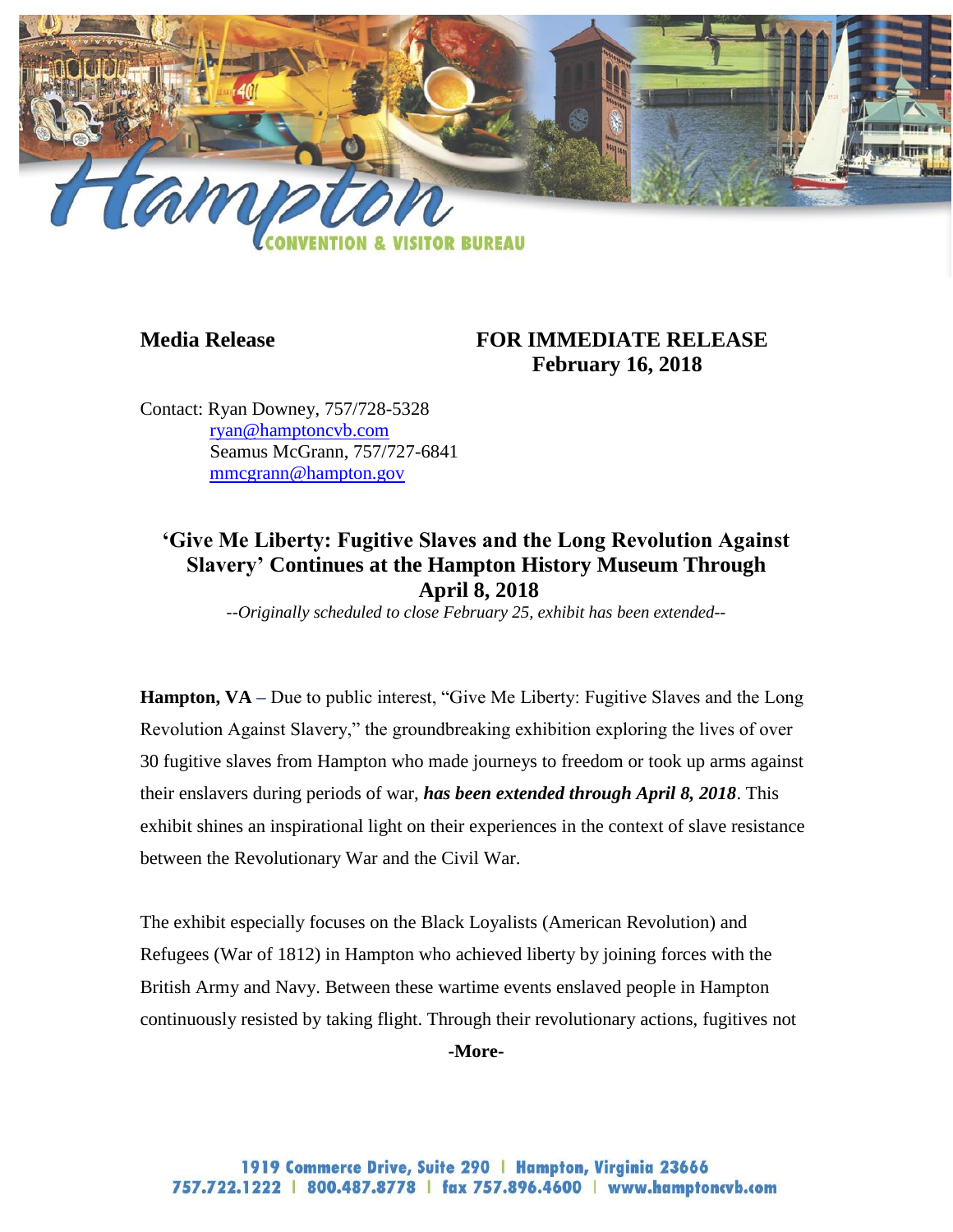### **'Give Me Liberty: Fugitive Slaves and the Long Revolution Against Slavery' Continues at the Hampton History Museum Through April 8, 2018- Page 2**

only freed themselves but fought against enslavement, ultimately helping to end slavery permanently. The exhibition concludes with Hampton's Contrabands, who escaped to Union-held Fort Monroe during the Civil War, and the role they and other fugitives played in slavery's abolition.

Accompanied by imagery culled from institutions throughout the nation, Europe and Canada, a wide-range of artifacts from the museum's collection and other museums illustrate the struggle for liberty. Some of the items displayed include: the swivel gun from the *HMS Liberty*, a vessel that played a key role in the 1775 Battle of Hampton; a door lock, key set, ceramics, axe head, scissors and toothbrush from the residences of Black Refugees in Nova Scotia; a Revolutionary War-era naval pike of the kind used by black sailors fighting on both sides in the American Revolution; anti-slavery ceramics with images of an abolitionist nature; an  $18<sup>th</sup>$  century Rutherford rifle used during the War of 1812 by the Virginia Militia for fighting the British, as well as for patrolling for fugitive slaves; and a U.S. Navy button and tools discovered during archaeology of the site of Hampton's Grand Contraband Camp in 2014.

"Give Me Liberty" features several interactive elements. Visitors can try their hand at playing a snare drum after watching a video demonstration of musicians performing British and American field and camp music. Another station explores the role of the drum in African and African-American resistance and features a djembe, a goblet-shaped hand drum. The importance of knot tying is explored through hands-on challenges in the gallery since joining with the British could lead to a new life as a sailor. A cipher wheel offers visitors the opportunity to decode and create secret messages, as fugitive slaves often acted as spies on both sides.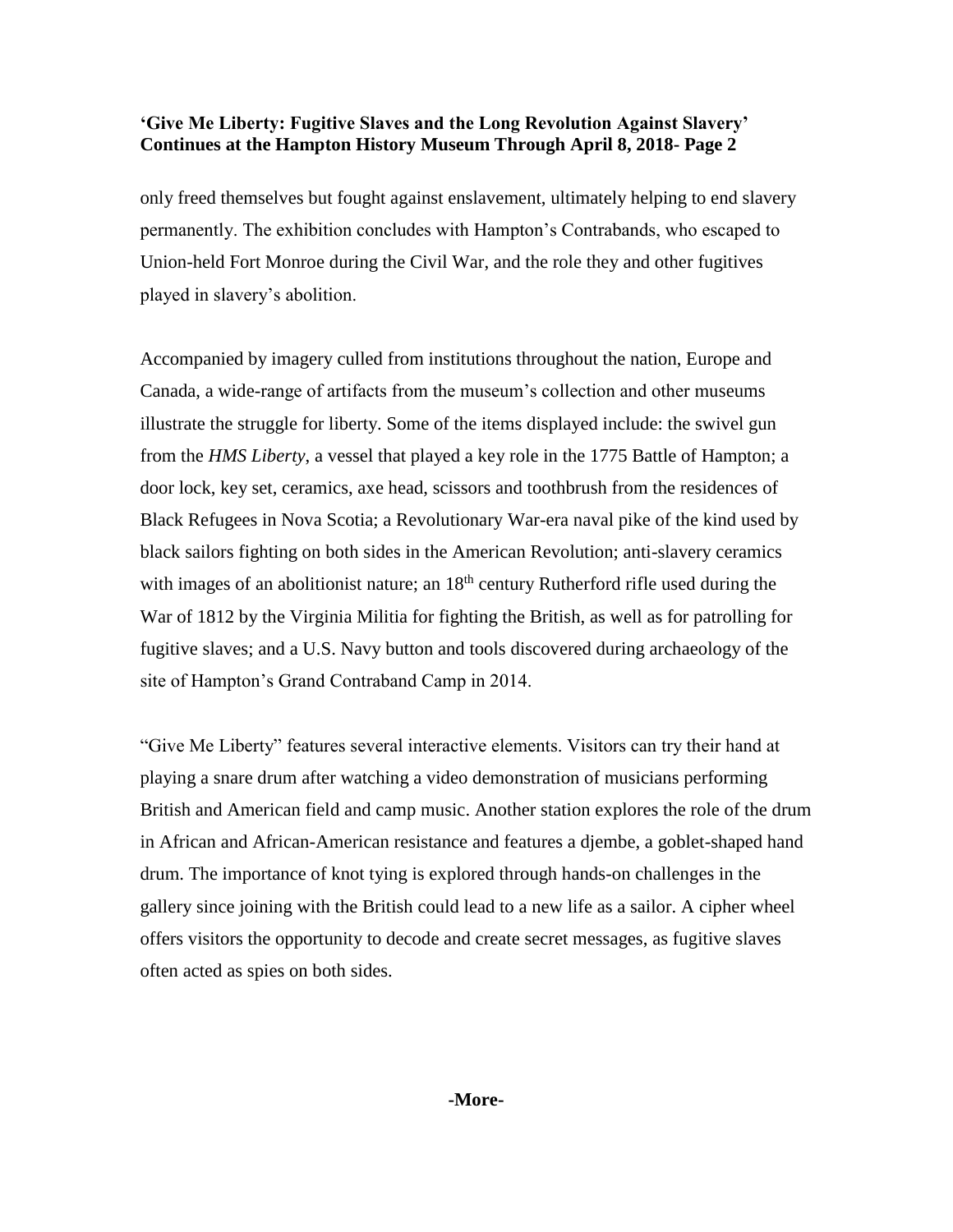**'Give Me Liberty: Fugitive Slaves and the Long Revolution Against Slavery' Continues at the Hampton History Museum Through April 8, 2018- Page 3**

Through the stories of fugitive slaves, the exhibition explores three themes:

- 1)The complex relationship between slavery and liberty. In the American Revolution, War of 1812, and the Civil War, Americans fought for independence or to preserve the nation's legacy of liberty. However, many Americans' liberty depended on the enslavement of others. Enslaved people in Hampton fought for freedom by allying themselves with the enemies of their enslavers. In the American Revolution, slavery was at the core of the war between the Patriots and the British, and the actions of fugitive slaves were a primary catalyst for the 1775 Battle of Hampton.
- 2)Resistance as a revolutionary act. For enslaved people, revolution meant rejecting bondage and escaping the tyranny of their enslavers.
- 3)Waterways as routes to freedom. Fugitives used waterways to escape by traveling to nearby British ships, boarding Atlantic Ocean-going vessels as crew members, or taking passage aboard steamships on the Underground Railroad. Fugitive slaves fought against slavery on waterways by serving in the British and Union navies. Waterways connected enslaved people to networks of resistance throughout the Black Atlantic.

The Hampton History Museum is located at 120 Old Hampton Lane in Downtown Hampton. There is plenty of free parking in the garage across from the museum. Open Mon-Sat, 10:00 a.m. - 5:00 p.m. Sun 1:00 p.m. -5:00 p.m. Closed major holidays. Admission is \$5.00 for adults, \$4.00 for seniors, active military, active NASA, AAA, children 4-12, free to children under 4.

For more information, dial 757/727-1102, visit [www.HamptonHistoryMuseum.org,](http://www.hamptonhistorymuseum.org/) or like the Hampton History Museum on Facebook and follow it on Twitter and Instagram.

Partially bordered by the Hampton Roads harbor and Chesapeake Bay, Hampton, with the 344,000 sq. ft. Hampton Roads Convention Center and the award-winning Hampton

**-More-**